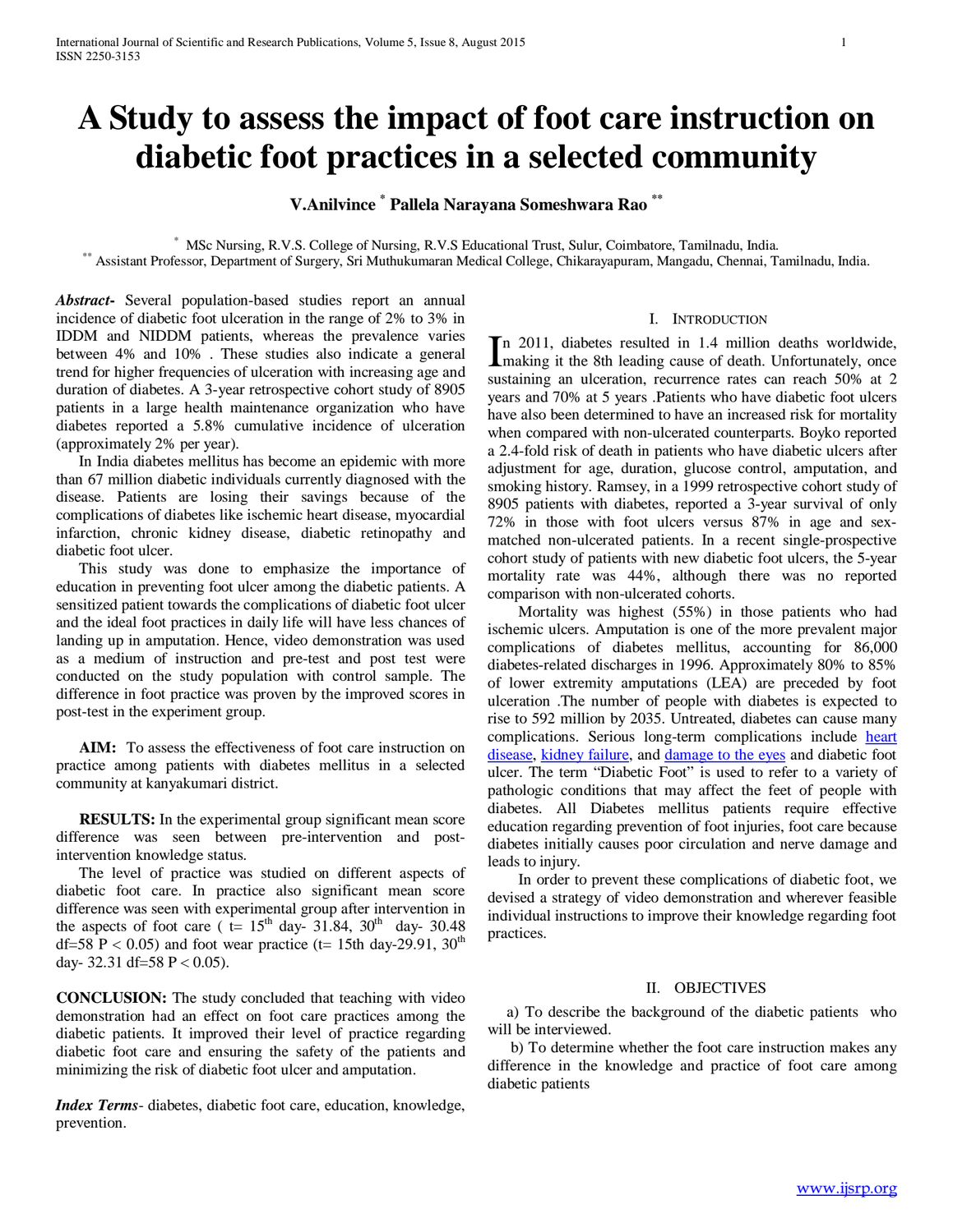International Journal of Scientific and Research Publications, Volume 5, Issue 8, August 2015 2 ISSN 2250-3153

#### III. MATERIALS AND METHODOLOGY

 Study population: The population included all the adults with Type 2 Diabetes Mellitus residing in the selected community at Kanyakumari.

Study period: Dec 2013-2015

Sample size: 60

Sample selection : Systematic random sampling method was used.

## INCLUSION CRITERIA

- Both males & females.
- Age above 35.
- Known case of diabetes above 2 years.
- Adults with Type 2 Diabetes Mellitus and those who are willing to participate in the study.
- Those who understood Tamil.

#### EXCLUSION CRITERIA

- Those who had training about diabetic foot care.
- Those who were critically ill.
- Those who are bedridden.
- Those with the history of diabetic foot ulcers.
- Those with the history of peripheral vascular disorders or any other co morbid conditions.
- Hearing problem
- Visual problem

#### PROCEDURE

 Study was begun after approval from the institutional ethical board. A prior permission was obtained from the Municipal Council, primary health center, village health nurse, church committee, priest, clients and their family members.

 The conceptual frame work used in this study was based on modified Orem's self care model (2004). A true experimental pre and post test control group design was used to determine the effect of individualized instruction on foot practices of among the adults with type 2 diabetes mellitus. The sample of 60 patients was selected who were on treatment for diabetes. Selection was done by systemic random sampling method. Samples were randomly assigned to control and the experimental group 30 in each. The data from the samples were collected by using a structured interview schedule and observational checklist. The data was analyzed using descriptive and inferential statistics. A pretest was given to both experimental and the control group. An individualized teaching with video demonstration on diabetic foot care was given to the experimental group after the pre-test. Post-test was conducted on  $15<sup>th</sup>$  and  $30<sup>th</sup>$  day.

Statistical analysis: By descriptive and inferential statistics.

 Frequency and percentage distribution were used to analyze demographic variables and to assess practice regarding diabetic foot care.

 Mean and mean score percentages were used to determine the difference in the level of practice regarding diabetic foot care. Unpaired't' test was used to determine the significant difference in the level of practice in different areas on diabetic foot in experimental and the control group.

 'Chi square test' was used to assess the association of selected demographic variables with the level of practice.

IV. RESULTS

A. Demographic characteristics of the sample

### **Table 1 FREQUENCY AND PERCENTAGE DISTRIBUTION OF EXPERIMENTAL AND CONTROL GROUP ACCORDING TO ERSONAL CHARACTERISTICS N=60**

|       |                        | Experimental group |         | Control group  |        |  |
|-------|------------------------|--------------------|---------|----------------|--------|--|
| S.No. | Demographic            | $(N=30)$           |         | $(N=30)$       |        |  |
|       | Characteristics        | Frequenc           | Percent | Frequen        | Percen |  |
|       |                        | v                  | age     | cy             | tage   |  |
| 1.    | Age                    |                    |         |                |        |  |
|       | $36 - 45$ Years<br>a)  | $\overline{2}$     | 6.7     | $\overline{2}$ | 6.7    |  |
|       | b)<br>$46 - 55$ Years  | 9                  | 30.0    | 7              | 23.3   |  |
|       | $56 - 65$ Years<br>c)  | 12                 | 40.0    | 13             | 43.3   |  |
|       | $\rm d$<br>$>65$ Years | 7                  | 23.3    | 8              | 26.7   |  |
|       |                        |                    |         |                |        |  |
| 2.    | <b>Sex</b>             |                    |         |                |        |  |
|       | Male<br>a)             | 13                 | 43.3    | 15             | 50.0   |  |
|       | Female<br>b)           | 17                 | 56.7    | 15             | 50.0   |  |
|       |                        |                    |         |                |        |  |
| 3.    | Education              |                    |         |                |        |  |
|       | Illiterate<br>a)       | 5                  | 16.7    | 2              | 6.7    |  |
|       | b)<br>Primary          | 10                 | 33.3    | 7              | 23.3   |  |
|       | Secondary<br>c)        | 8                  | 26.7    | 9              | 30.0   |  |
|       | Collegiate<br>d)       | 7                  | 23.3    | 12             | 40.0   |  |
|       |                        |                    |         |                |        |  |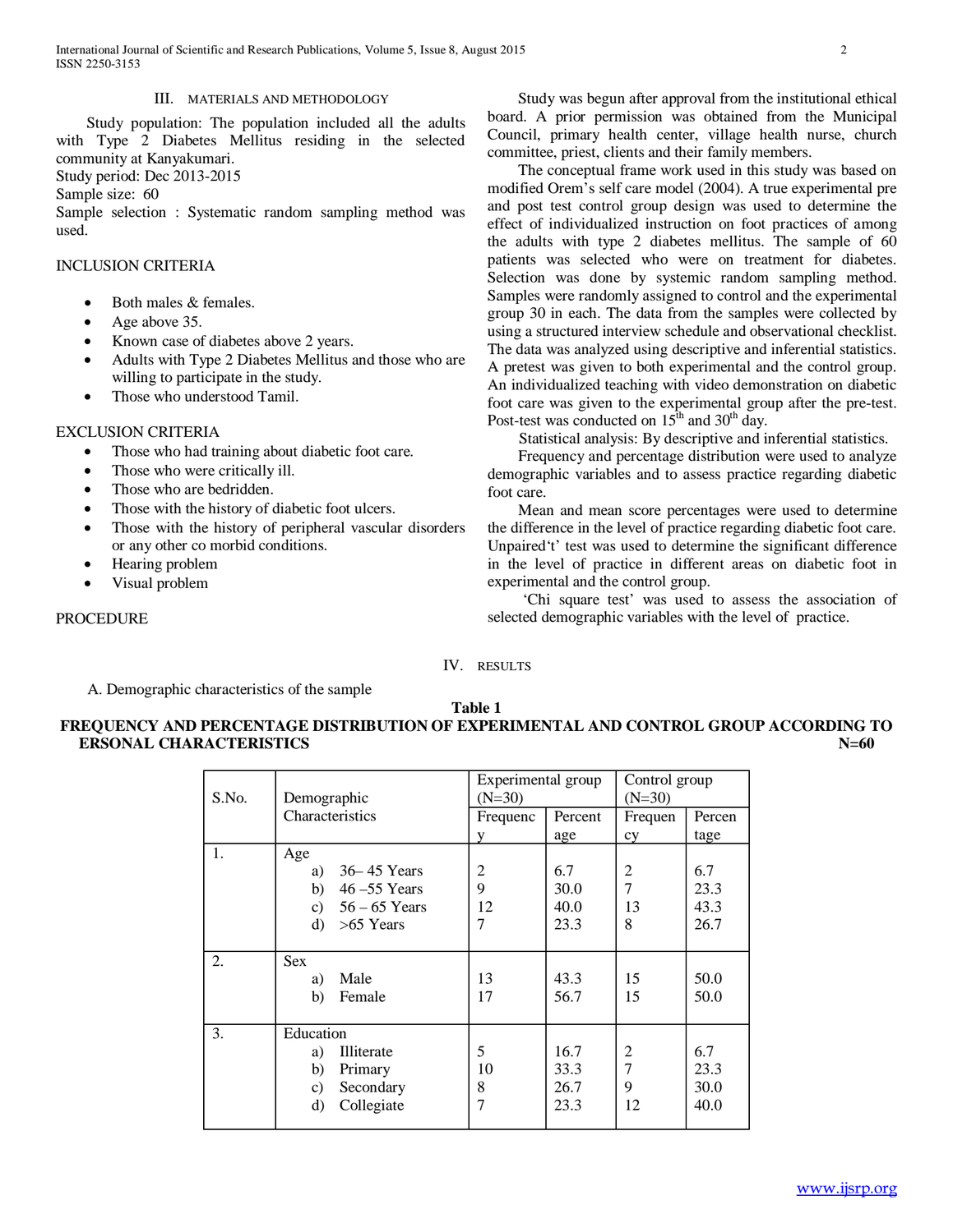| 4. | Marital status<br>a) Married<br>Unmarried<br>b)<br>Widow<br>c)<br>d)<br>Separated                                                    | 25<br>$\overline{c}$<br>3           | 83.3<br>6.7<br>10.0                 | 17<br>$\overline{4}$<br>5<br>4  | 56.67<br>13.33<br>16.67<br>13.33 |
|----|--------------------------------------------------------------------------------------------------------------------------------------|-------------------------------------|-------------------------------------|---------------------------------|----------------------------------|
| 5. | Occupation<br>Farmer<br>a)<br>b)<br>Laborer<br>Private employee<br>$\mathbf{c})$<br>Government<br>d)<br>employee<br>Unemployed<br>e) | 1<br>6<br>$\overline{4}$<br>3<br>16 | 3.3<br>20.0<br>13.3<br>10.0<br>53.3 | 13<br>$\overline{4}$<br>3<br>10 | 43.3<br>13.3<br>10.0<br>33.3     |
| 6  | Religion<br>Hindu<br>a)<br>Christian<br>b)<br>Muslim<br>$\mathbf{c})$                                                                | $\overline{2}$<br>28                | 6.7<br>93.3                         | 1<br>29                         | 3.3<br>96.7                      |

 Table-1 Presents frequency and percentage distribution of experimental and control group samples according to personal characteristics

# **TABLE – 2 FREQUENCY AND PERCENTAGE DISTRIBUTION OFEXPERIMENTAL AND CONTROL GROUP ACCORDING TO DISEASE CHARACTERISTICS**

**N=30**

| SL No | Disease characteristics             |    | Experimental<br>$group(N=30)$     | Control group<br>$(N=30)$ |      |  |
|-------|-------------------------------------|----|-----------------------------------|---------------------------|------|--|
|       |                                     |    | Freque Percentag Frequen Percenta |                           |      |  |
| 1     | <b>History of Diabetes Mellitus</b> |    |                                   |                           |      |  |
|       | 2-4Year<br>a <sub>z</sub>           | 10 | 33.3                              | 12                        | 40.0 |  |
|       | $b. 5-7$ Years                      | 8  | 26.7                              | 5                         | 16.7 |  |
|       | 8-10 years<br>c.                    |    | 13.3                              | 8                         | 26.7 |  |
|       | $>10$ vears<br>d.                   | 8  | 26.7                              | 5                         | 16.7 |  |
| 2     | Treatment measures followed         | a. |                                   |                           |      |  |
|       | Oral hypoglycemic Agents            | 22 | 73.3                              | 23                        | 76.7 |  |
|       | b. Insulin                          | 4  | 13.3                              |                           | 3.3  |  |
| 3     | Presence of comorbid illness        |    |                                   |                           |      |  |
|       | a. No                               | 17 | 56.7                              | 14                        | 46.7 |  |
|       | b. Yes                              | 13 | 43.3                              | 16                        | 53.3 |  |
| 4     | Smoking habit                       |    |                                   |                           |      |  |
|       | a. No                               | 28 | 3.3                               | 26                        | 86.7 |  |
|       | b. Yes                              | 2  | 6.7                               | 4                         | 13.3 |  |
| 5     | <b>Blood</b> sugar                  |    |                                   |                           |      |  |
|       | a. 100-150mgs/dl                    | 10 | 33.3                              | 15                        | 50.0 |  |
|       | $151-200$ mgs/dl<br>b.              | 8  | 26.7                              | 7                         | 23.3 |  |
|       | 201-250 mgs/dl<br>c.                | 6  | 20.0                              | 3                         | 10.0 |  |
|       | 251-300 mgs/dl<br>d.                | 4  | 13.3                              | 3                         | 10.0 |  |
|       | $\sim$ 301 mos/dl                   |    | 67                                |                           | 67   |  |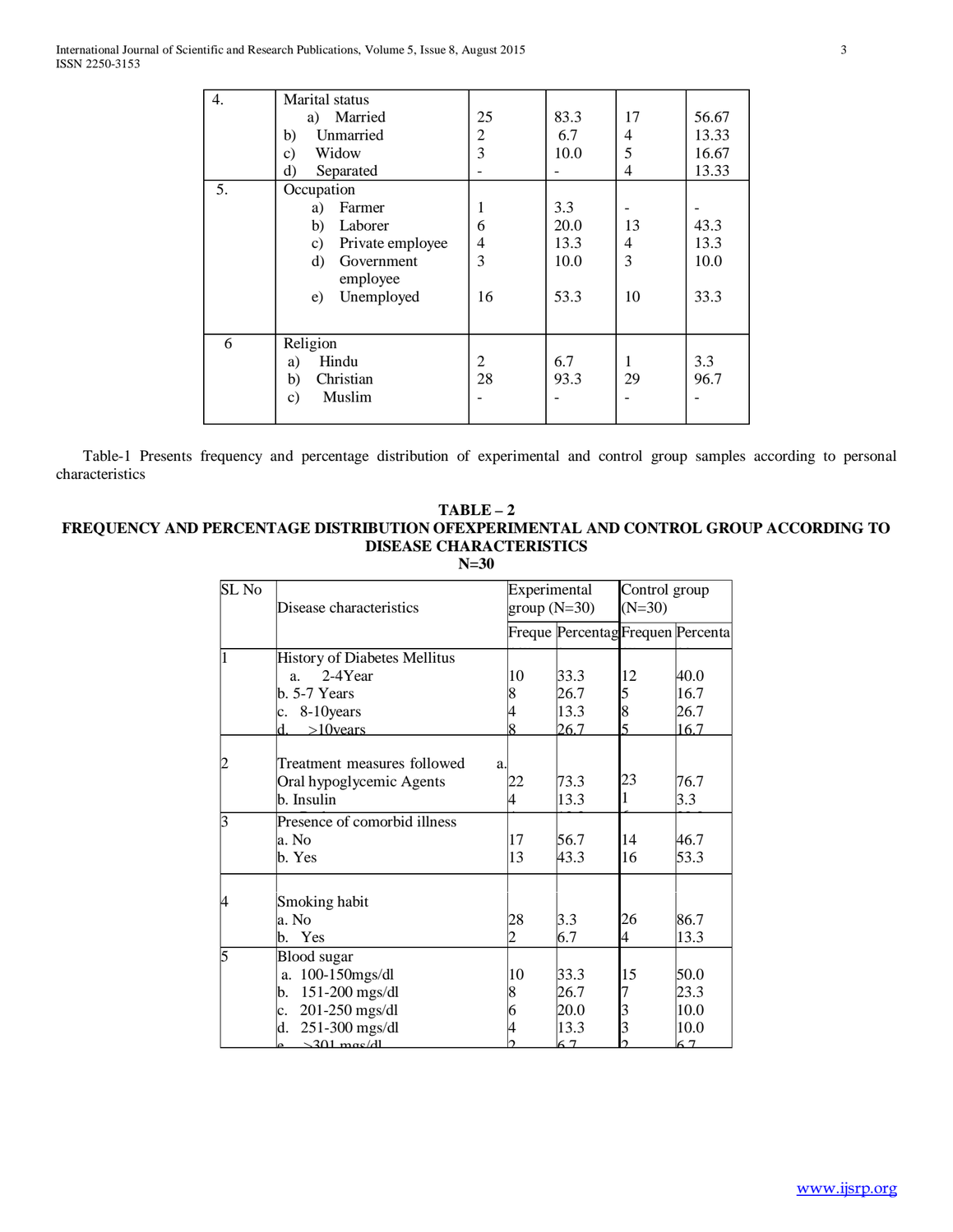| 6 | Results of latest urine test?<br>a. Not Done<br>Done<br>h | 100.0 | 30 | 100.0 |
|---|-----------------------------------------------------------|-------|----|-------|
|   | Results of latest HbA1C?                                  |       |    |       |
| 7 | a. Not Done                                               | 100.0 | 30 | 100.0 |
|   | Done                                                      |       |    |       |

 Table-2 shows the frequency and percentage distribution of experimental and control group according to disease condition and treatment information.

**Table value-** 2

#### **Table -3**

## **FREQUENCY AND PERCENTAGE OF THE EXPERIMENTAL AND CONTROL GROUP ACCORDING TO OVERALL LEVEL OF PRACTICE REGARDING DIABETIC FOOT CARE BEFORE AND AFTER INTERVENTION N=60**

| Level   | of Practice Experimental Group<br>$N = 30$              |      |                      |                                                  | Control Group<br>$N = 30$ |      |    |          |    |          |   |      |
|---------|---------------------------------------------------------|------|----------------------|--------------------------------------------------|---------------------------|------|----|----------|----|----------|---|------|
|         | After Intervention Base<br><b>Before</b><br>Interventio |      |                      | lineSubsequent<br><b>Observatio</b> Observations |                           |      |    |          |    |          |   |      |
|         | n                                                       |      | 30th day<br>15th day |                                                  |                           |      |    | 15th day |    | 30th day |   |      |
|         | F                                                       | $\%$ | F                    | $\%$                                             | F                         | $\%$ | F  | %        | F  | %        | F | $\%$ |
| Good    |                                                         |      | 30                   | 100                                              | 30                        | 100  |    |          |    |          |   |      |
| Average | 30                                                      | 100  |                      |                                                  |                           |      | 30 | 100      | 30 | 100 30   |   | 100  |
| Poor    |                                                         |      |                      |                                                  |                           |      |    |          |    |          |   |      |

 Table 3 shows the frequency and percentage of experimental and control group according to level of overall practice regarding diabetic foot care before and after intervention.

#### **Table-4 Comparison of overall mean practice score and standard deviation in experimental and control group before and after intervention and level of significance N=60**

| Level                                           |    | Max. Experimental Control Group |  |  |                        |  |  | Un |                                            |
|-------------------------------------------------|----|---------------------------------|--|--|------------------------|--|--|----|--------------------------------------------|
| of                                              |    | Scor Group                      |  |  | $N = 30$               |  |  |    | paired                                     |
| practice                                        | e  | $N - 30$                        |  |  |                        |  |  | MD | `t'                                        |
|                                                 |    |                                 |  |  | Mea Mea SD Mean Mea SD |  |  |    | value                                      |
|                                                 |    | n                               |  |  | score n                |  |  |    | P< 0.05                                    |
|                                                 |    |                                 |  |  |                        |  |  |    |                                            |
| Before intervention                             | 87 |                                 |  |  |                        |  |  |    | 42.2 48.5 4.5241.53 47.7 4.52 0.73 0.733N  |
|                                                 |    | h                               |  |  |                        |  |  |    |                                            |
| after <sup>87</sup><br>15th day<br>intervention |    | 79                              |  |  |                        |  |  |    | 90.8 2.6543.67 50.2 6.80 35.3 39.83*       |
| 30th<br>after<br>day                            | 87 |                                 |  |  |                        |  |  |    | 80.5 92.5 0.41 43.57 50.0 0.84 36.9 39.63* |
| intervention                                    |    |                                 |  |  |                        |  |  |    |                                            |
|                                                 |    |                                 |  |  |                        |  |  |    |                                            |

\*-Significant. NS- Not Significant Table value -2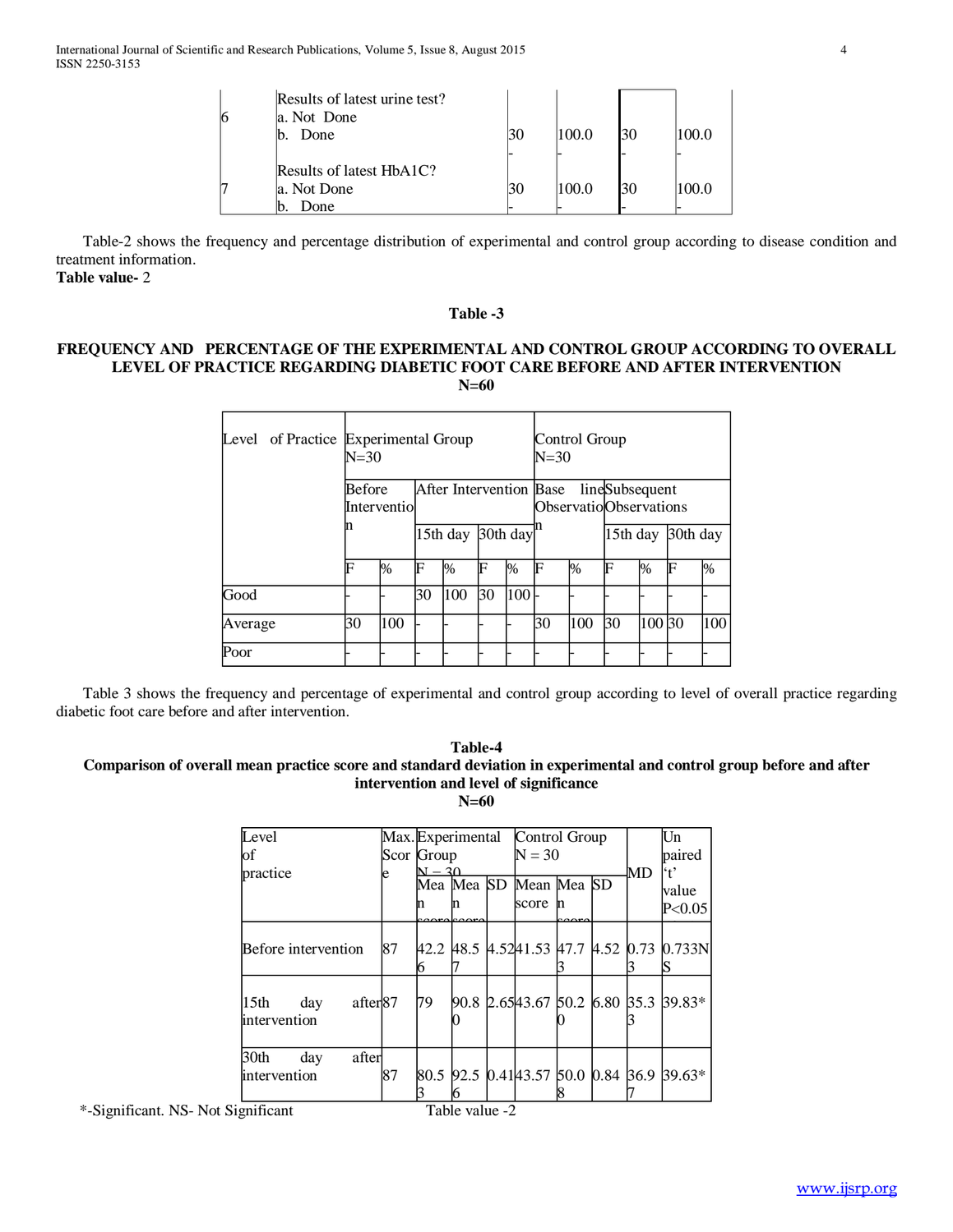Table-4shows comparison of overall mean practice score and standard deviation of experimental and control group before and after intervention and level of significance**.** 

#### **TABLE -5**

# **mean practice score and standard deviation of experimental and control group in different aspects of diabetic foot care practice on 30th day after intervention and level of significance**

**N=60**

| Aspects of            | Max   | $N = 30$ | Experimental Group   Control Group |      | $N = 30$ |                      |      |       | Un paired<br>'t' value<br>P< 0.05 |
|-----------------------|-------|----------|------------------------------------|------|----------|----------------------|------|-------|-----------------------------------|
| Practice              | Score | Mean     | Mean<br>$\sim$                     | SD   | Mean     | Mean<br>$\mathbf{a}$ | SD   | MD    | $df-58$                           |
| Foot care<br>practice | 48    | 45.03    | 93.81                              | 1.27 | 26.07    | 54.31                | 3.16 | 18.97 | 30.48*                            |
| Foot wear<br>practice | 39    | 35.50    | 91.02                              | 1.61 | 17.50    | 44.87                | 2.61 | 18.00 | $32.13*$                          |

\*-Significant. NS- Not Significant**. Table value-** 2

 Table-5shows mean practice score and standard deviation of experimental and control group in different aspects of diabetic foot care practice on  $30<sup>th</sup>$  day after intervention and level of significance.

## V. DISCUSSION

 In the experimental group all the samples 30(100%) had average level of practice before intervention. On the  $15<sup>th</sup>$  and  $30<sup>th</sup>$ day after intervention, all the samples 30(100%) had good level of practice. Whereas in the control group, all the samples 30(100%) had average level of practice on the baseline observation. In the subsequent observation on  $15<sup>th</sup>$  day and  $30<sup>th</sup>$ day, there were no changes in the level of practice.

 In the experimental group overall mean practice score before intervention was 48.57% whereas in control group the score was 47.73%. Statistically there was no significant difference in the mean practice score between experimental and the control group before intervention with 't' value 0.733(p<0.05, df=58).

On the  $15<sup>th</sup>$  day of observation the mean practice score increased from 42.26% to 79 % in experimental group, where as in control group the mean practice score 47.73% to. 50.02% Statistically there was a significant difference in mean practice score between experimental and control group on 15th day after intervention with 't' value  $39.83\%$  (p<0.05, df=58). On the 30th day of observation the mean practice score increased from 42.26 to 80.53% in experimental group, whereas in control group the mean score increased from 47.73% to 50.8.% Statistically there was a significant difference in mean practice score between experimental and control group on  $30<sup>th</sup>$  day after intervention with 't' value 39.63(p<0.05, df=58).

On the  $30<sup>th</sup>$  day after intervention, the percentage of mean practice score on various aspects of practice increased slightly with a range of 91.02 % - 93.81% in the experimental group, the highest score was observed in a the aspect of foot care practice 93.81%, and the next score in the aspect of foot wear practice 91.02%.

 Whereas in the control group the mean practice score remained almost in the same range 44.87% -54.31% percentage, the highest score was in the aspect of foot care practice 54.31% and the least score was in the aspect of foot wear practice 44.87%.

Statistically, there was a significant difference in the mean practice score in the aspect of foot care practice ['t' value 30.48(p<0.05, df=58)] and foot wear practice ['t' value  $32.13(p<0.05, df=58)$ ] between the experimental and control group.

#### VI. CONCLUSION

 In conclusion, since diabetic foot ulcers leading to foot amputation and below knee amputation have become a burden on health care system, we must act to increase the knowledge of foot practice among diabetic patients.

 If interventions like video display and demonstrations regarding foot care can cause a significant difference in foot care practices (which in turn can decrease the incidence of foot ulcers and resulting amputations) among the diabetic patients as shown in this study, then we should adopt a nationwide policy on the same so that even the poorest of the patients is benefitted.

India's economy will improve with less expenditure on these preventable complications.

This again emphasizes the fact that prevention is better than cure.

#### **APPENDIX**

A. Rating scale